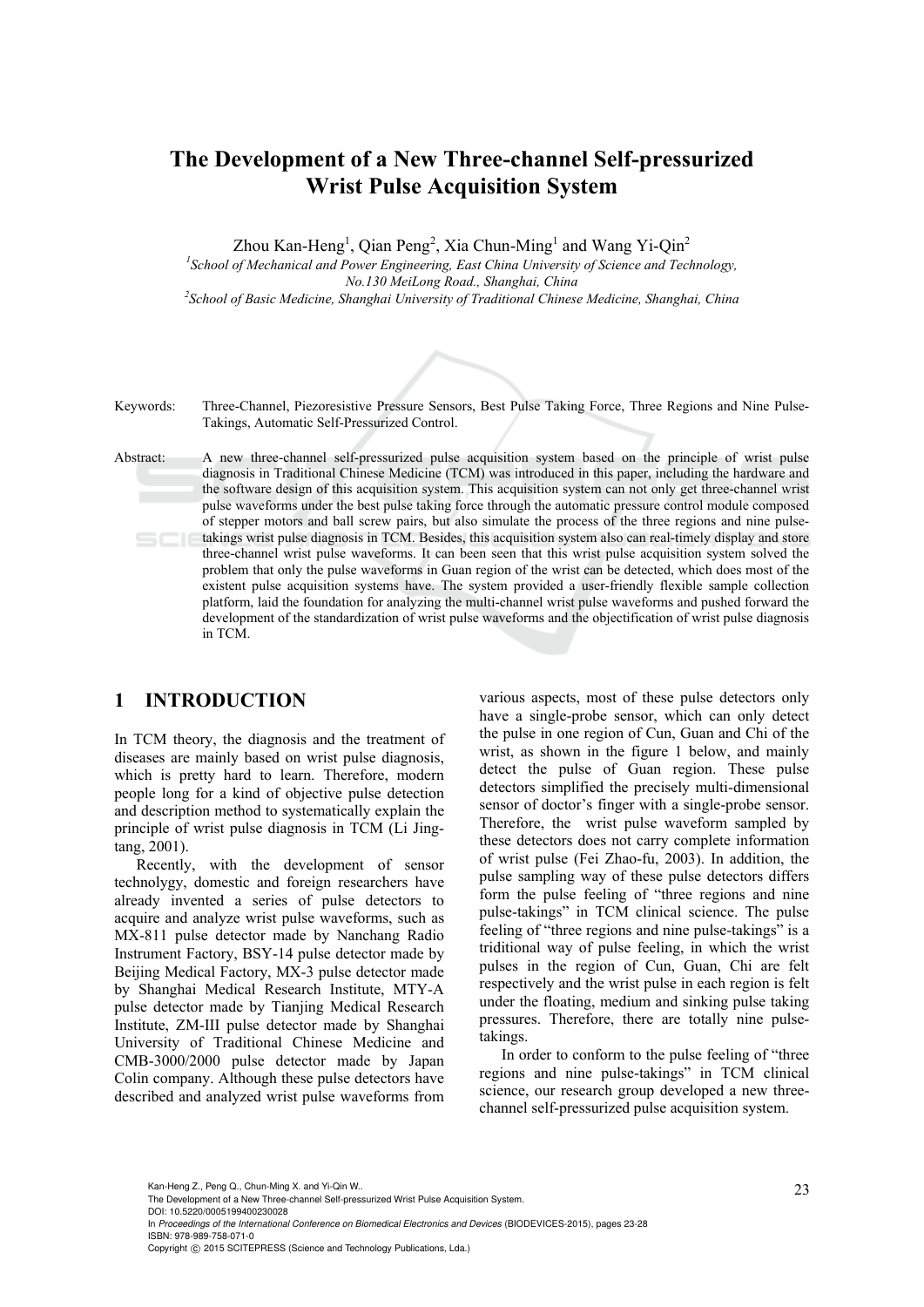HN<sub>I</sub>



 $1$  – Chi region  $2$  – Cun region  $3$  – Guan region

Figure 1: The region of Cun, Guan and Chi.

This acquisition system can not only acquire threechannel wrist pulse waveforms under the best pulse taking force through the automatic pressure control module composed of stepper motors and ball screw pairs, but also simulate the process of the three regions and nine pulse-takings wrist pulse diagnosis in TCM. Besides, this acquisition system can realtimely display and store three-channel wrist pulse waveforms.

# **2 DESIGN OF HARDWARE**

The three-channel self-pressurized pulse acquisition system consists of three-probe pulse sensor, signal pre-processing circuit, automatic pressure controlling module and data acquisition and processing system. The diagram below shows the realization of the hardware.



Figure 2: The block diagram of the hardware of threechannel self-pressurized pulse acquisition system.

### **2.1 Design of Three-Probe Pulse Sensor**

The three-probe pulse sensor which is composed of three independent piezoresistive pressure sensors in the region of Cun, Guan and Chi, as shown in the figure 4 below, can not only realize automatic pressure increasing but also simulate the process of the three regions and nine pulse-takings wrist pulse diagnosis in TCM.

#### **2.1.1 Principle of Pulse Detection**

Among many kinds of pulse detection methods, ergography, which is more in line with the pulse feeling in TCM, is one of the most widely used method in the field of pulse detection. Therefore, three-probe pulse sensor applied the basic principle of ergography. The diagram below shows the physical model of each piezoresistive pressure sensor with the same design parameters.



 $1 -$  aluminium alloy case  $2 -$  piezoresistive pressure sensor chip  $3$ -liquid 4-aluminium alloy film  $5$ -skin 6-blood vessel

Figure 3: Physical model of piezoresistive pressure sensor.

When aluminum alloy film 4 applies pressure onto "skin 5 and blood vessel 6" system round the radial artery (equal to the floating, medium and sinking pulse taking pressure with fingers), the aluminum alloy film 4 detects the reaction force of pulse taking force  $F$  and pulse force  $\Delta F$  (Tang Weichang, 2005). Because of the incompressibility of liquid, the resultant force of these two forces is transferred to piezoresistive sensor chip 2 and makes the resistivity of the sensor chip 2 made by semiconductor material changes. The signal preprocessing circuit, attached by the sensor chip 2, outputs signals in different levels with the changes of resistivity caused by the changes of  $F + \Delta F$ , so different pulse taking forces and different pulses are able to be distinguished according to different signals, so as to realize qualified detection of pulse.

#### **2.1.2 Parameters of the Pulse Sensor**

All pulse sensors applied in three-probe pulse sensor are piezoresistive pressure sensors (NPI-12-101GH) manufactured by GE. Each sensor applies silicon elastic thin film as pressure sensitive element and measures pressure through the pressure electricity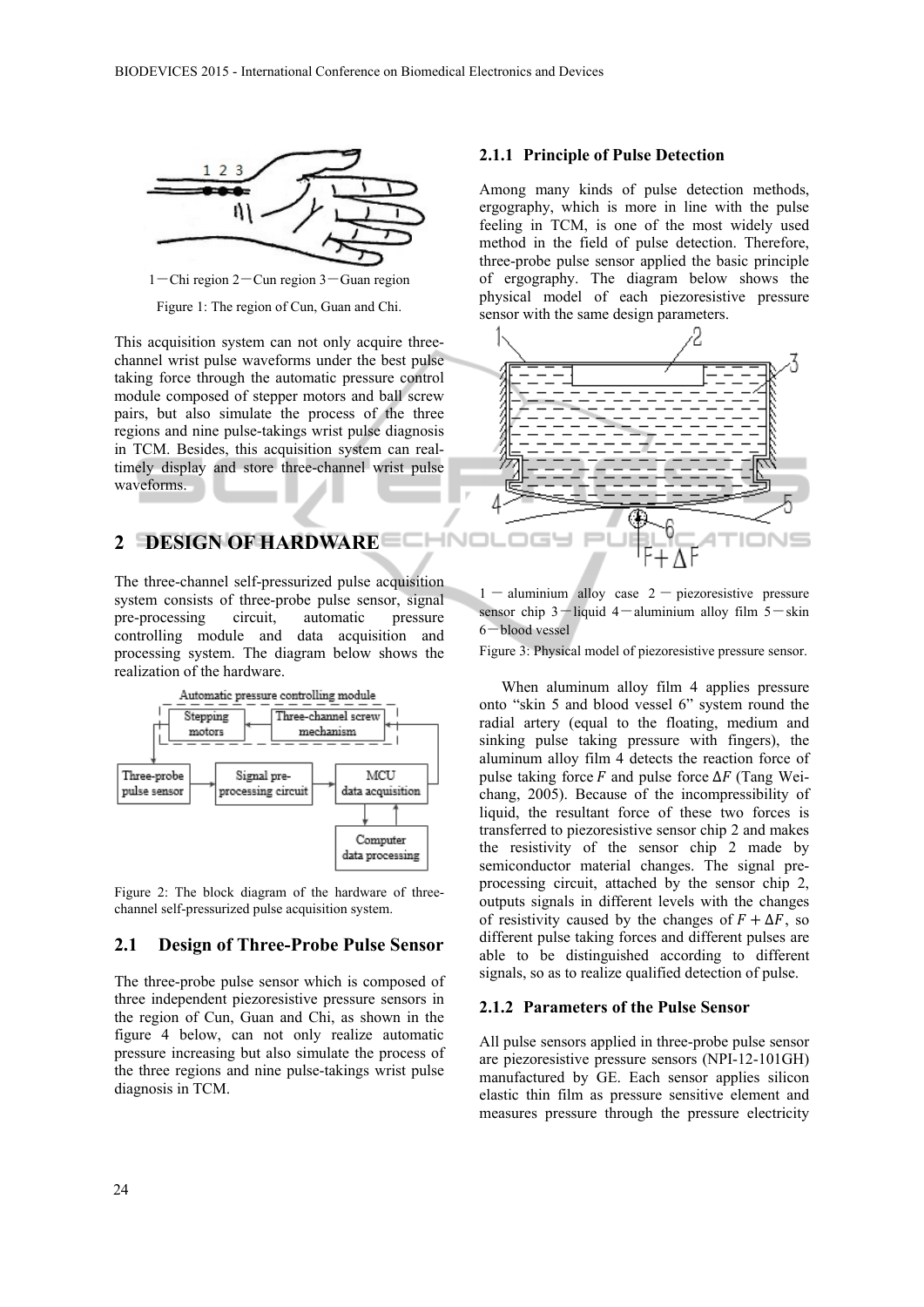conversion circuit, the Wheatstone bridge circuit, which is composed of 4 same resistance resistors fabricated by MEMS technology. Compared with the pressure sensor applied traditional metal strain foil, the sensitivity of this sensor is 50~80 timers higher. In addition, there is no mechanical linkage, therefore, the measurement accuracy of this sensor is relatively higher and the repeatability error and pressure hysteresis effect of this sensor are much lower. After testing, the main static capability indexes are as follows:

Sensitivity: 10mV/gram-force;

Linear range: 0~1000 gram-force;

Accuracy:  $\pm 0.1\%$ ;

Working temperature:  $10^{\circ}$ C ~  $40^{\circ}$ C:

Composite error of linearity, pressure hysteresis effect, repeatability and temperature error: <4% FSO.

#### **2.1.3 Structure of Three-Probe Pulse Sensor**

In order to simulate the process of the three regions and nine pulse-takings wrist pulse diagnosis in TCM, the structure of three-probe pulse sensor can not only realize acquire wrist pulse waveforms simultaneously in the region of Cun, Guan and Chi under various pulse taking forces, but also realize the adjustment of the axial relative distance and the radial relative distance of these three separate pulse sensors. Figure 4 shows the structure of three-probe pulse sensor and figure 5 shows the structure of three-channel self-pressurized pulse acquisition system.



1-sensor of Chi region  $2$ -sensor of Guan region  $3$ sensor of Cun region  $4-x$ -axis position adjustment knob  $5-x$ -axis threaded shaft  $6$ -pressure controlling module of Cun 7-pressure controlling module of Guan region 8  $-$  pressure controlling module of Chi region  $9$  – fixed bracket  $10 - y$ -axis fixed knob  $11 - y$ -axis position adjustment knob

Figure 4: The structure of three-probe pulse sensor.





Figure 5: The structure of three-channel self-pressurized pulse acquisition system. an an

As can be seen form figure 4, three separate pulse sensors are attached to their own pressure controlling modules and these modules attached to the fixed bracket by various directions adjustment mechanisms which are all screw transmission mechanisms. The sensor of Guan used as location basis can only adjust the position along z-axis, while the sensor of Cun and Chi can not only adjust the position along z-axis via automatic pressure controlling module, but also adjust the distance relative to the sensor of Guan along x-axis via the knobs on both sides so as to adapt to the different patients with different relative distance among the region of Cun, Guan and Chi. In addition, the sensor of Cun and Chi can also adjust the distance relative to the sensor of Guan along y-axis via the knobs on the front panel so as to adapt to the inconsistency of the axial physiological curve of radial artery. The feature of the three-probe pulse sensor, which can adjust the position of three separate sensors flexibly along the axes of x, y and z, makes it can simulate the process of pulse feeling in TCM.

As can be seen from figure 5, compared with most pulse sensors that fixed with wristlet, threeprobe pulse sensor is fixed on a precise manual adjustment platform. The wrist is laid on the wrist bracket under the three-probe pulse sensor when acquiring wrist pulse waveforms, which can not only avoid the measurement error caused by the excessive deformation of soft tissue because of fixed with wristlet, but also be more in line with the form of pulse feeling in TCM clinical science.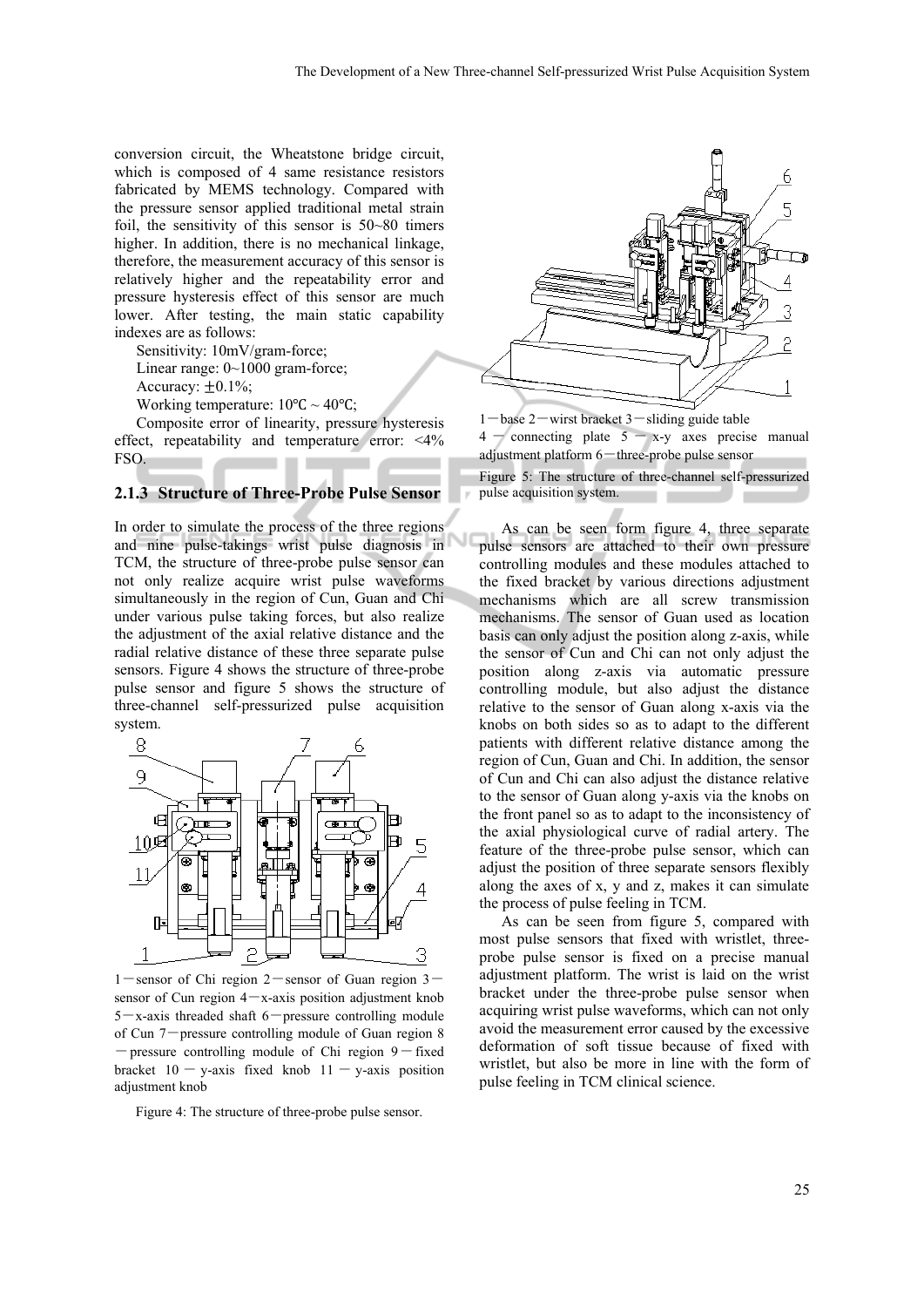#### **2.2 Signal Pre-Processing Circuit**

The signal pre-processing circuit consists of mixed amplifier, pulse signal amplifier, pulse taking pressure signal amplifier and output circuit.

Each mixed amplifier amplifies the pulse taking pressure and the pulse signal that detected by the pulse sensor. In order to keep the amplified signal stable and low-noise, instrumentation operational amplifier, which has advantages of low noise, low drift, low power consumption, high consistency and strong anti-interference ability, is applied.

Each pulse signal amplifier consists of band-pass filter and general operational amplifier. Because there is DC component in the original signal amplified by the mixed amplifier, which will cause the output signal saturation and distortion if this signal is put into the main amplifier directly, so as to amplify the pulse signal (AC component of the original signal), band-pass filter is applied to remove this DC component in the signal. At the same time, appropriate time constant should be calculate according to the frequency characteristics of pulse signal.

Each pulse taking pressure signal amplifier consists of low-pass filter and general operational amplifier. Low-pass filter is used to get the lowfrequency component of the original signal and general operational amplifier is used to amplify the low-frequency component of the original signal. The amplification factor should not be too large to cause the output signal saturation.

Each output circuit is an adder circuit that consists of general operational amplifier. And the function of the output circuit is to synthesize the complete wrist pulse waveform involving the pulse taking pressure and the pulse signal. Then, this wrist pulse waveform is transmitted to the data acquisition and processing system to real-timely display and store.

### **2.3 Automatic Pressure Controlling Module**

The automatic pressure controlling module, which is applied to realize automatic compression in the region of Cun, Guan and Chi, but also can simulate the process of the three regions and nine pulsetakings wrist pulse diagnosis in TCM, is composed of three independent screw mechanisms and stepping motors. Data acquisition and processing system calculates the pulse taking pressure of each channel and analyzes the peak-to-peak value of wrist pulse waveforms to find the best pulse taking force.

And at the same time, it sends commands to automatic pressure controlling module to adjust the position of each sensor along z-axis to ensure these sensors acquire wrist pulse waveforms under the best pulse taking force. Some researchers have studied on the range of the pulse taking pressure that human body can endure and find the upper limit is 261.19 gram-force (Wang Jing-jing, 2010). Therefore, the maximum setting of the pressure range of the automatic pressure controlling module limited by the software and hardware is  $0 \sim 250$ gram-force.

### **2.4 Data Acquisition and Processing System**

After A/D conversion, three-channel pulse data, which acquired under the best pulse taking force, is uploaded to the host computer through serial communication. Data acquisition and processing system mainly realize real-timely display of the wrist pulse waveforms, real-timely calculation of the pulse taking pressure and dynamic pulse data storage, which lays the foundation for analysis of multichannel wrist pulse waveforms.

## **3 DESIGN OF SOFTWARE**

Ù

The software of three-channel self-pressurized pulse acquisition system is composed of Micro Control Unit (MCU) data acquisition program and PC data processing software.

### **3.1 MCU Data Acquisition Program**

The MCU, applied in three-channel self-pressurized pulse acquisition system to acquire three-channel pulse data, is a STM32 series chip, whose kernel architecture is ARM Cortex-M3. MCU data acquisition program, which simulates the process of the three regions and nine pulse-takings wrist pulse diagnosis in TCM, uploads the three-channel wrist pulse waveform samples acquired under various pulse taking pressures to the host computer. At the same time, the host computer calculates the pulse taking pressures and the peak-to-peak value of wrist pulse waveform samples to search for the best pulse taking force. After finding the best pulse taking force, the host computer sends it back to MCU to set the pulse taking pressure to the best one via automatic pressure controlling module. And then, MCU filters the signals with sliding filter, samples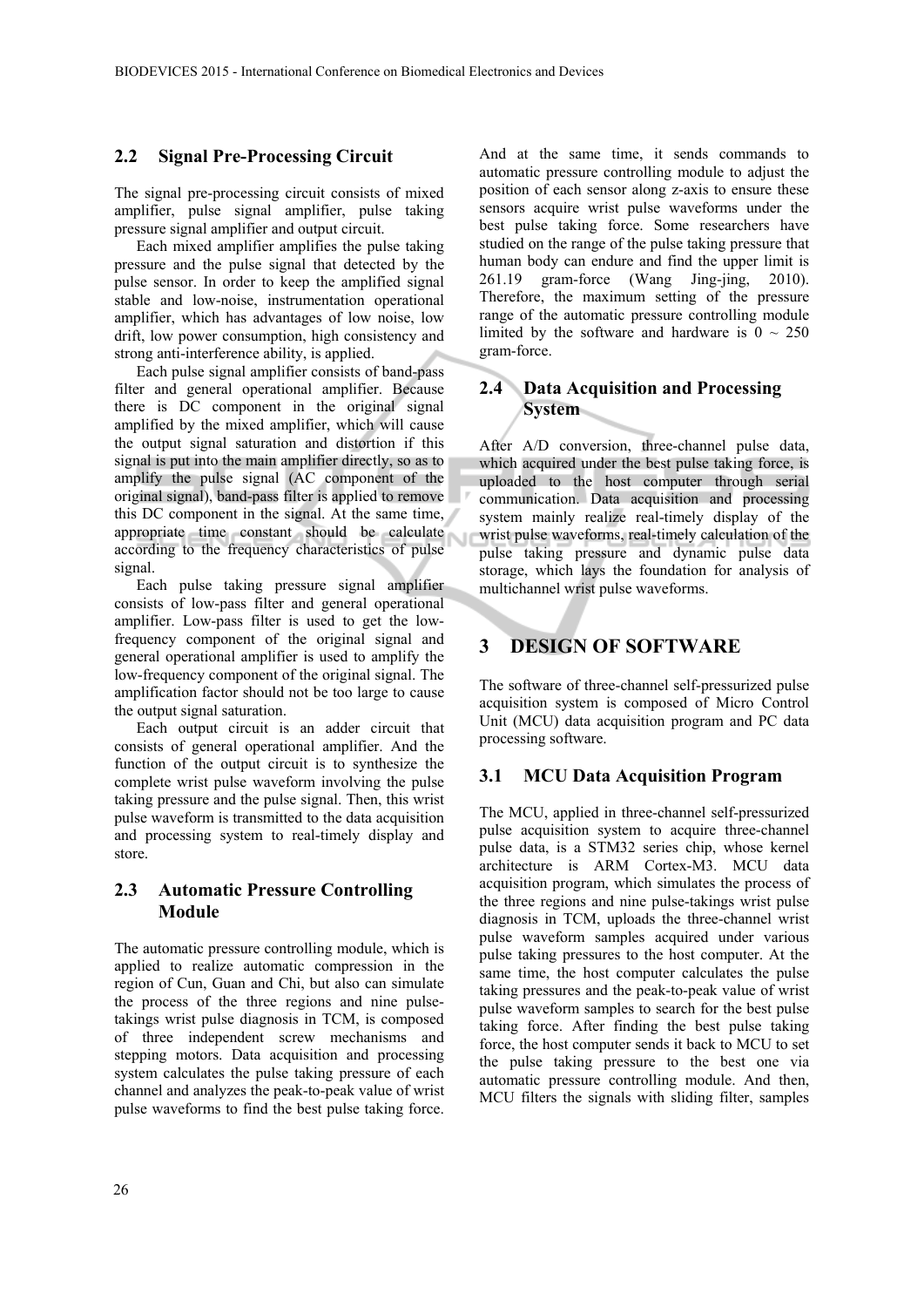the wrist pulse waveforms under the best pulse taking force and uploads the best wrist pulse waveforms to the host computer through serial port.

#### **3.2 PC Data Processing Software**

Three-channel self-pressurized pulse acquisition system applies personal computer as the host computer to receive the three-channel pulse data sent from MCU and do corresponding processing. This computer data processing software, which is written by C#, is based on the Microsoft .NET Framework 4. The interface of the software is shown in figure 8.

This data processing software can not only realtimely display three-channel wrist pulse waveforms and their corresponding spectrums, but also realtimely display current pulse taking pressure in the pressure display area on the left side. Besides, this data processing software can also search for the best pulse taking force through comparing the peak-topeak value of two adjacent cycles of the wrist pulse waveforms and the specific process as shown in figure 6. Also, this data processing software can regulate the pulse taking pressure manually through pressure regulating button. All three-channel pulse data acquired can be stored into the database automatically according to the patient's name, sampling date and time and other information and can be loaded form the database for viewing and analysis at any time.



Figure 6: Searching process of the best pulse taking force.

#### **4 RESULTS**

#### **4.1 Result of Pulse Sensor Test**

Our research group has carried out the static test of

the pulse sensor between  $0 \sim 250$  gram-force. Figure 7 shows the result of the linear regression, whose yaxis represents output voltage (mV) and x-axis represents input pressure (gram-force). The R-square of the linear regression is 0.9983, which indicates the linearity of the pulse sensor is excellent in the range of normal pulse taking pressure and can detect the pulse taking pressure accurately.



Figure 7: The result of the linear regression of the pulse sensor.

#### **4.2 Result of Pulse Acquisition**

Figure 8 shows the three-channel wrist pulse waveforms acquired by the three-channel selfpressurized pulse acquisition system, which indicates the acquisition system can get clear threechannel pulse data and accurate pulse taking pressure.

# **5 DISCUSSIONS AND CONCLUSIONS**

All pulse sensors applied in three-probe pulse sensor are piezoresistive pressure sensors with silicon elastic thin film, which are fabricated by MEMS technology. Compared with the pressure sensor applied traditional metal strain foil, the sensitivity of this sensor is much higher. At the same time, because of no mechanical linkage conversion, the measurement accuracy of this sensor is relatively higher and the repeatability error and pressure hysteresis effect of this sensor are much lower.

The three-probe pulse sensor avoids being fixed with wristlet, while applies wrist bracket to fix the wrist, which can not only avoid the measurement